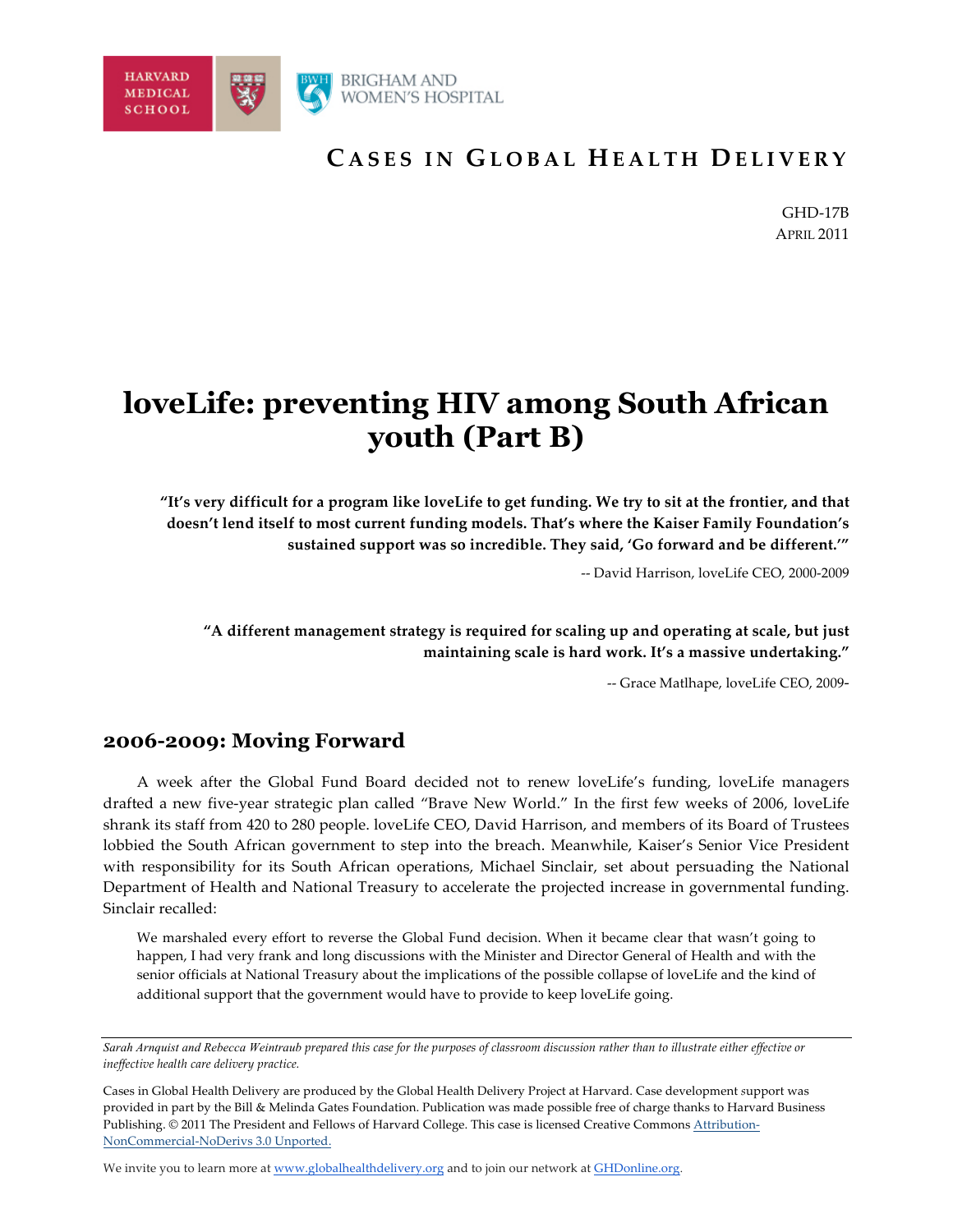Between 2005 and 2006, South African government funding to loveLife more than doubled from USD 6.8 million to USD 16.2 million. By 2008 loveLife's revenues totaled USD 21.7 million; Kaiser funded 16%, and the South African government funded 75% (see **Exhibit 1** for financial chart). Helene Perold, author of loveLife's 10-year strategic review, reflected on this achievement:

loveLife was operating in a very hostile environment. Everywhere around them was hostility. Besides the President's blind spot on HIV, you cannot discount the power of traditionalism in African culture and the ongoing relegation of young people into positions of powerlessness. loveLife leaders worked incredibly smart because even within this hostile environment they managed to source state funding. It's very clear that strategically they knew what they were doing. They knew who to talk to and managed to tread this terrain exceptionally well.

Yet, loveLife struggled to emerge from the negative shadow of the Global Fund decision and attract new international funding. Some donors considered loveLife's unpredictability and tendency toward controversy too risky. The only new international funding loveLife received between 2006 and 2009 was a USD 3.65 million, 2.5-year grant from the Bill and Melinda Gates Foundation to support the goGogetter Program, a network of 500 grandmothers who provided care and support to orphaned and vulnerable youth.

#### *Programs*

Following the Global Fund decision, loveLife cut the National Adolescent Friendly Clinic Initiative to save costs. loveLife would no longer manage a national public clinic quality improvement program. loveLife continued working indirectly to make clinics "youth friendly" and encourage teens to use reproductive health services. loveLife maintained its primary focus on 12- to 17-year-olds but expanded some programs up to age 20. This change was spurred by the recognition that the greatest jump in new HIV infections occurred among women ages 19 to 21 as they left school, began relationships with older men, and often became pregnant. No national prevention program existed for this vulnerable group.

While loveLife began reaching out to some older youths, it also narrowed its focus to youths living in urban slums. loveLife's media director recalled, "I pushed us to define who we were talking about and why we're talking to them. In the increasingly competitive world of media, you have to be really targeted."

Most of the government funding for loveLife was earmarked for training and paying young adult groundBREAKERs (GBs) to work as peer educators and implement loveLife's programs at franchise organizations, youth centers, clinics, and schools. The government considered this an investment in youth leadership development as well as HIV prevention. Increasingly, loveLife focused on implementing its school-based program. GBs gained permission from school principals to implement the "loveLifestyle" curriculum. More schools wanted to participate than loveLife could reach. Funding remained flat after 2006, meaning the number of GBs did too.

Traditionally, Kaiser had funded loveLife's media programs. Kaiser's financial support declined as originally planned, and media comprised a smaller portion of loveLife's budget. In 2008 loveLife devoted 8% of its budget to media. That year, loveLife shifted all billboard funding over to developing MYMsta, a mobile-phone-based, social networking program that connected youth with each other as well as with development and employment opportunities.

When the billboards disappeared, though, some people thought loveLife had ended. Most people were unaware that for years more than three-quarters of loveLife's budget (84% in 2008) had gone toward interactive programs. Perold recalled, "loveLife had established an extraordinary programmatic infrastructure that people knew nothing about. Perhaps they were so focused on doing the work that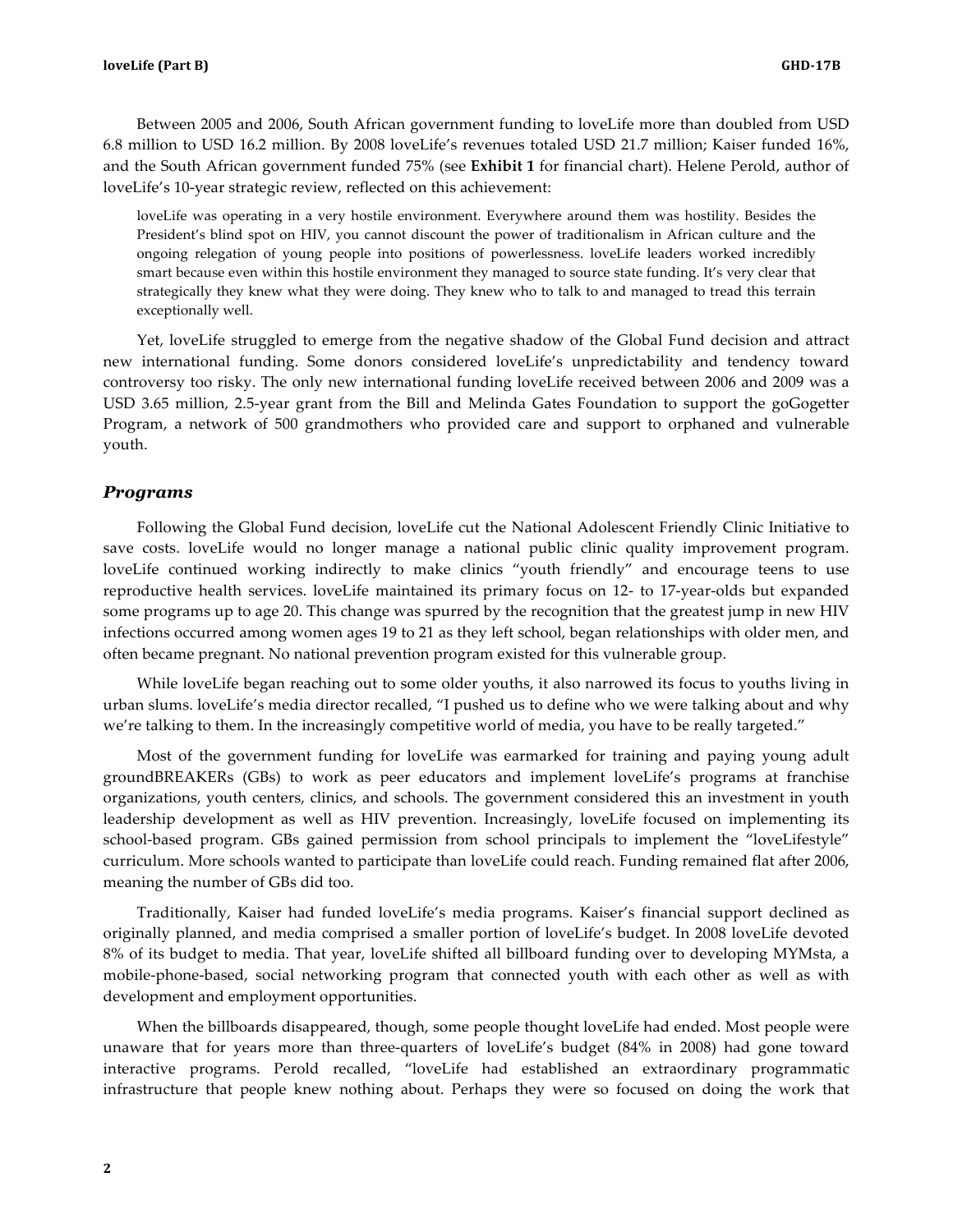loveLife did a poor job of communicating to the wider public their emphasis on programs that reached young people at grassroots level."

#### *Managing Cash Flow*

With the increased government funding, loveLife gained financial security but not without tradeoffs, as described by an internal document:

Managing the relationship is time intensive. But the relationship is surely paving the way for other publicprivate partnerships bound to characterize service provision in the future. More challenging is the impact on loveLife's flexibility as a campaign. As a higher proportion of its funds are received from government – and directed toward institutionalization of key services – loveLife risks losing its sensitivity of response to the changing epidemic. The greatest challenge is that the wheels of collaboration grind slowly, and often new gains demand a fast-paced response.

As Kaiser's funding decreased, loveLife became more vulnerable to cash-flow problems caused by the government's slow funding processes. Unlike international donors that paid up-front, the government reimbursed loveLife on a quarterly basis. Cash-flow problems became most intense around March and April because loveLife and the government operated on different fiscal-year calendars. Paying staff was always the top priority, but twice in 2008 salary payments were late. "When that happens, it's very difficult to build back the staff's sense of security," said Grace Matlhape, loveLife deputy CEO. Good communication between managers and their staff and across departments was essential to managing the cash droughts.

To improve cost management and supply distribution, loveLife stopped outsourcing nearly all services in 2008, including supply procurement, fleet management, media programs, training, and conference planning. "We brought all that in house and experienced considerable savings, as well as better relationship management," said the director of operations. The national office purchased all program supplies and distributed them nationally based on formulas derived from the central monitoring system. loveLife contracted several suppliers for the same service, thus avoiding owing a single company large sums and helping it meet the government requirement to work with black-owned businesses. Additionally, all vendor contracts stipulated that loveLife had 90 to 120 days to pay interest-free.

#### *Organizational Structure*

 $\overline{a}$ 

In 2007 loveLife reorganized again, returning to a system of nine provincial offices overseeing 23 regional offices. This change was intended to reduce direct reporting to the national office. The strongest, most capable managers were put in charge of the provincial offices. In 2008 loveLife's national infrastructure, in terms of number of locations and youths reached, was unmatched by any South African youth-focused organization. loveLife had 99 staff at the national office, 308 at the provincial and regional levels, 1,200 paid GBs, 500 paid goGogetters, and 7,000 volunteer peer educators. They reached 800,000 youths through 800 community "hubs" and implemented the loveLifestyle curriculum at 2,000 of the nation's 12,000 secondary schools.

In 2008 loveLife distributed 6 million copies of its youth magazine and broadcast 2,800 radio and 1,000 television public service announcements. That year, the youth telephone hotline received 600,000 calls. loveLife sponsored 350 community Born Free Dialogues<sup>1</sup> that reached more than 10,000 people. It also had a

<sup>1</sup> Born Free Dialogue aimed to spark discussion between youths and parents about topics, including sex, healthy sexuality, HIV prevention, and other sensitive issues affecting adolescents such as alcohol and drug abuse. loveLife GBs facilitated the discussions through role playing, games, storytelling, and other tools to stimulate discussion and action.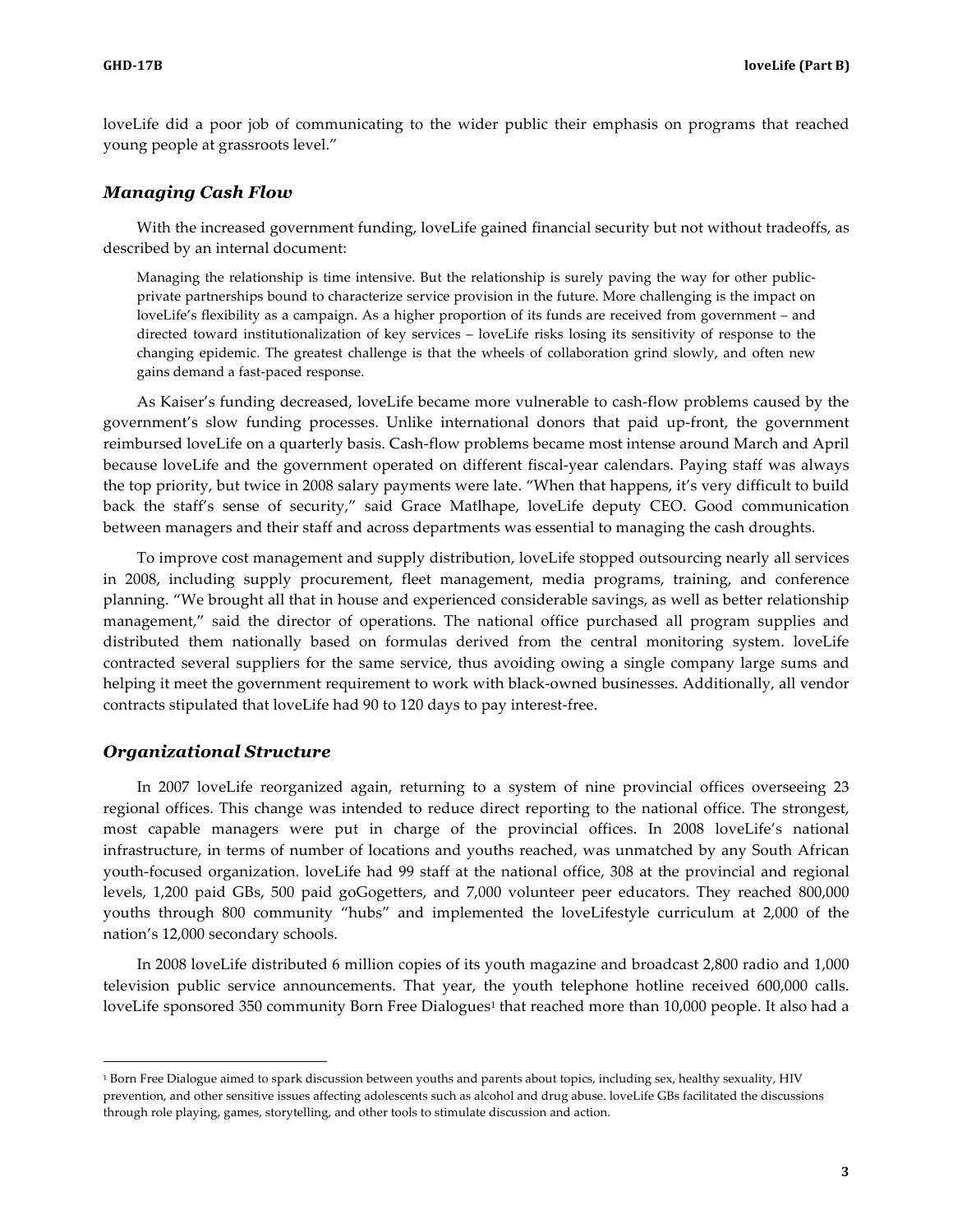network of 500 goGogetters, who provided counseling and support services to orphaned and vulnerable youth.

To improve its tracking of all these programs, loveLife centralized its monitoring system in 2008. GBs collected data on triplicate forms. One copy stayed at the regional and provincial levels each, and one was sent to data entry specialists at the national office who entered all the data into the online system. The new system included several quality assurance checks and improved reporting performance. Between 2007 and 2008, the system captured a 122% increase in loveLife program participants, which managers attributed to the monitoring system improvements.

### **Results**

loveLife had always intended to repeat its 2003 national youth HIV prevalence survey<sup>1</sup> but never had sufficient funding to do so. A different national HIV prevalence survey was completed in 2002, 2006, and 2008, however. While it did not collect the data necessary to draw firm conclusions about loveLife's impact, it showed encouraging trends in declining youth HIV prevalence and incidence that loveLife managers used as a proxy measurement.

In 2008 loveLife was the most well-known of South Africa's large communication campaigns, reaching 79% of youth (15-24) and 71% of adults (25-49).2 Nationally, self-reported condom use had increased significantly between 2002 and 2008 for all age groups but especially for ages 15 to 24. In 2008, 87% of young men and 73% of females reported using condoms, up from 57% and 46%, respectively, in 2002.<sup>2</sup> That year youth HIV prevalence appeared to flat line, and estimated incidence<sup>2</sup> among 15- to 24-year-old women fell by more than half between 2005 and 20083 (see **Exhibit 2** for chart on youth incidence). The survey showed no change in youths reporting multiple, concurrent sexual partnerships; the median age of first sexual intercourse (50% had sex at age 17); or patterns of age-disparate sex (a quarter of 15- to 19-year-old-women reported having a sexual partner at least five years older).

A loveLife-commissioned survey of former GBs found that the program had a positive impact on their lives. They were more likely to be employed than their peer group (60% vs. 36%) and more likely to have some post-secondary school education (50% vs. 6%).4

In April 2009 Grace Matlhape transitioned into the role of loveLife's CEO. At the same time, South Africa's new President Jacob Zuma began ushering in a new government more responsive to HIV/AIDS issues. More than 80% of loveLife's budget now came from the government. As Kaiser's support for loveLife wound down, in 2008 it supported a long-term strategic planning process to help loveLife position itself beyond 2010.

 $2$  Youth incidence estimates were derived mathematically using prevalence data by single year of age and assuming that HIV prevalence differences between the age strata represent incident HIV infections. This method is not applicable in older age groups, when AIDS-related mortality has a major impact on HIV prevalence levels.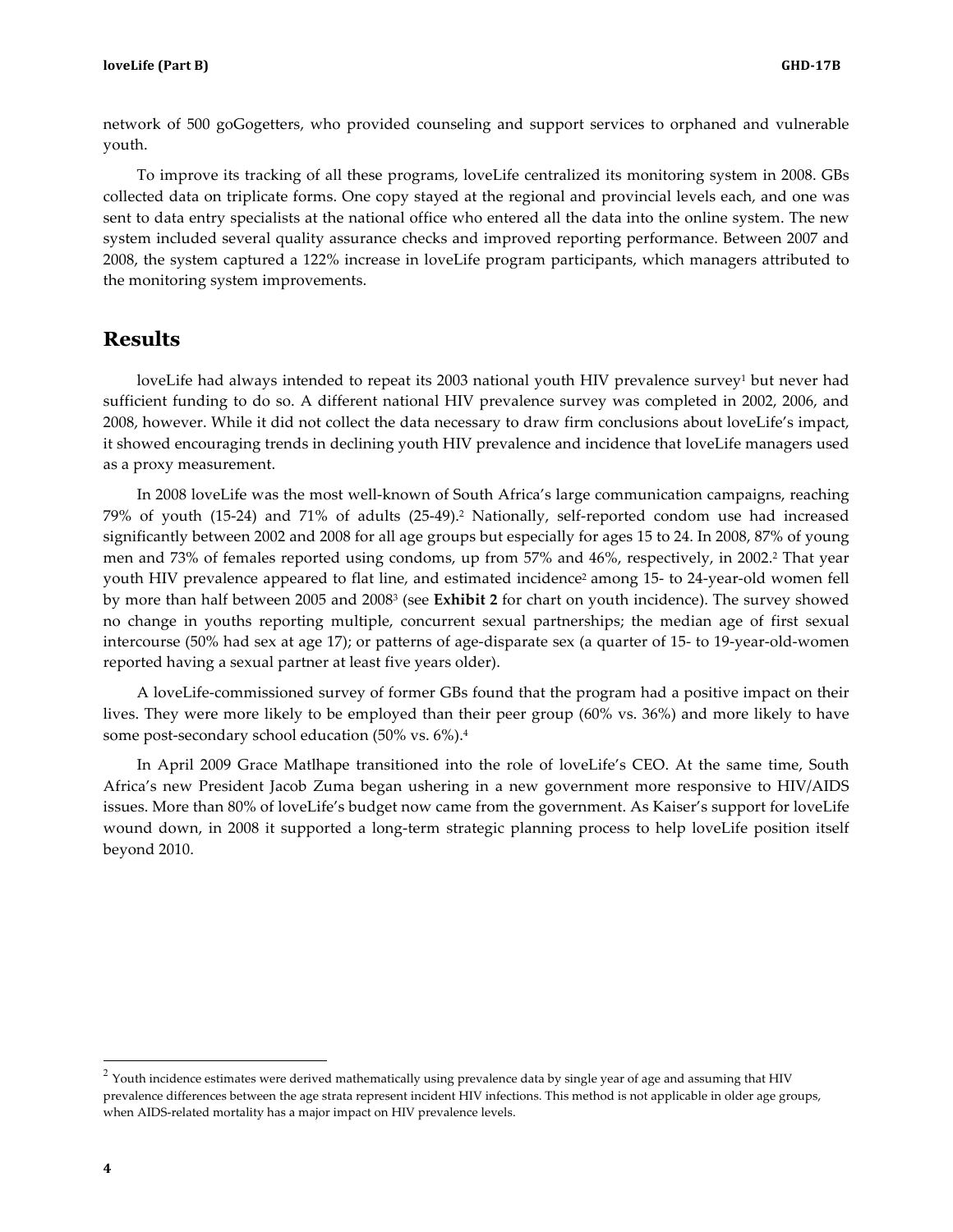

**Exhibit 1** *loveLife Revenue by Source, 2000 – 2008 (SA Rand)*

Source: loveLife audited financial statements.

|  | <b>Exhibit 2</b> HIV Incidence among 15-20-year-old South Africans, 2002-2008 |  |  |  |
|--|-------------------------------------------------------------------------------|--|--|--|
|--|-------------------------------------------------------------------------------|--|--|--|

|       | $2002 - 2005$    | $2005 - 2008$    |
|-------|------------------|------------------|
| Women | $5.5(4.3-6.6)$   | $2.2(1.3-3.1)$   |
| Men   | $0.5(0.1 - 1.1)$ | $0.8(0.4 - 1.4)$ |

Source: Rehle T, Hallett T, Shisana O, et al. A Decline in New HIV Infections in South Africa: Estimating HIV Incidence from Three National HIV Surveys in 2002, 2005 and 2008. *PloS one.*  2010;5(6):e11094.